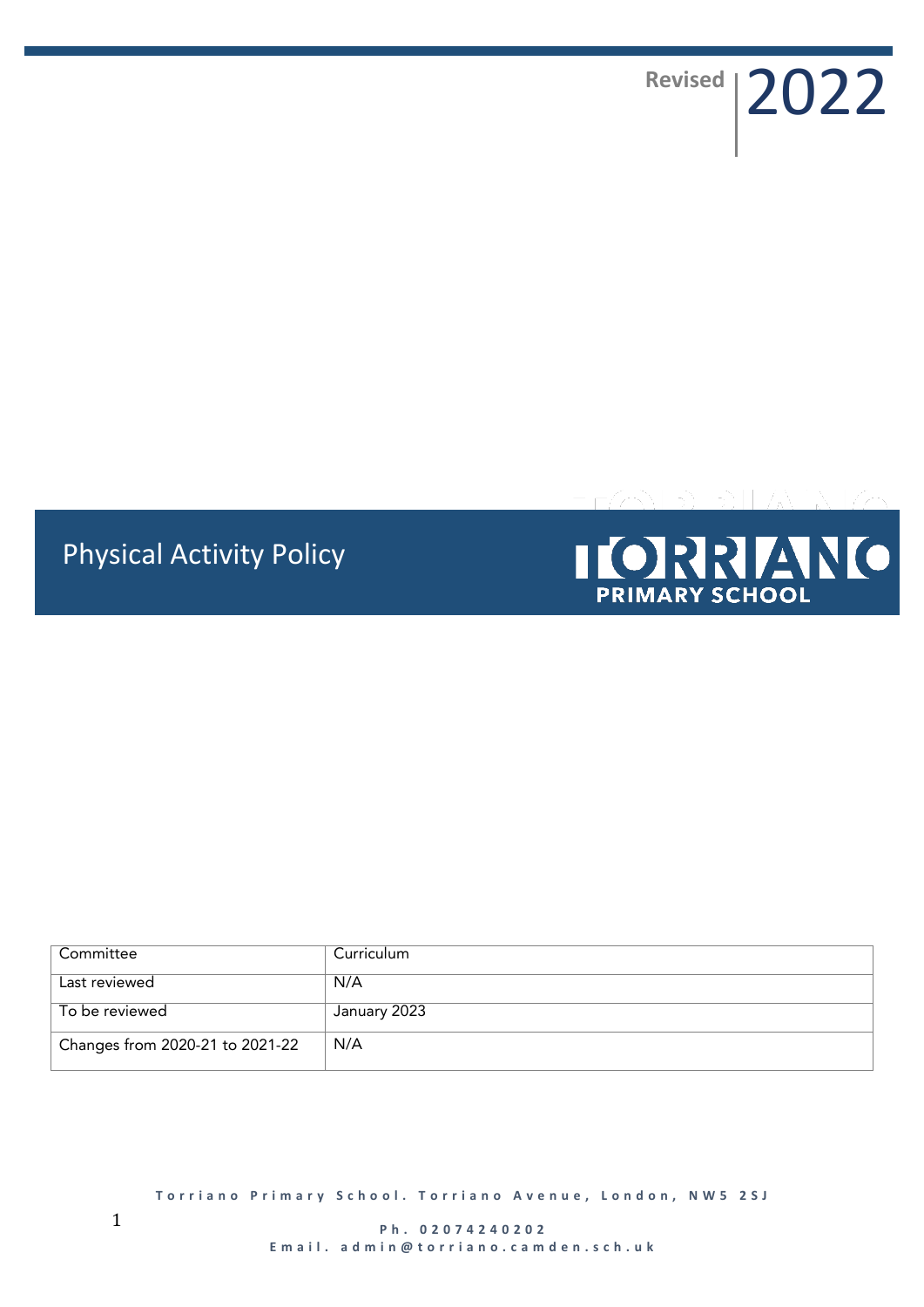| 1.  | Introduction                                   |   |
|-----|------------------------------------------------|---|
| 2.  | Aims of the Policy                             |   |
| 3.  | Our approach to promoting Physical Activity    | 3 |
| 4.  | Development of the Policy                      |   |
| 5.  | Responsibility for Physical Activity           |   |
| 6.  | <b>External Providers</b>                      | 5 |
| 7.  | Health and Safety                              | 5 |
| 8.  | Curriculum                                     | 6 |
| 9.  | Physical activity outside the curriculum       |   |
| 10. | <b>Involving Parents and Carers</b>            | 8 |
| 11. | Monitoring and Evaluation of Physical Activity | 8 |
| 12. | Disseminating the Policy                       |   |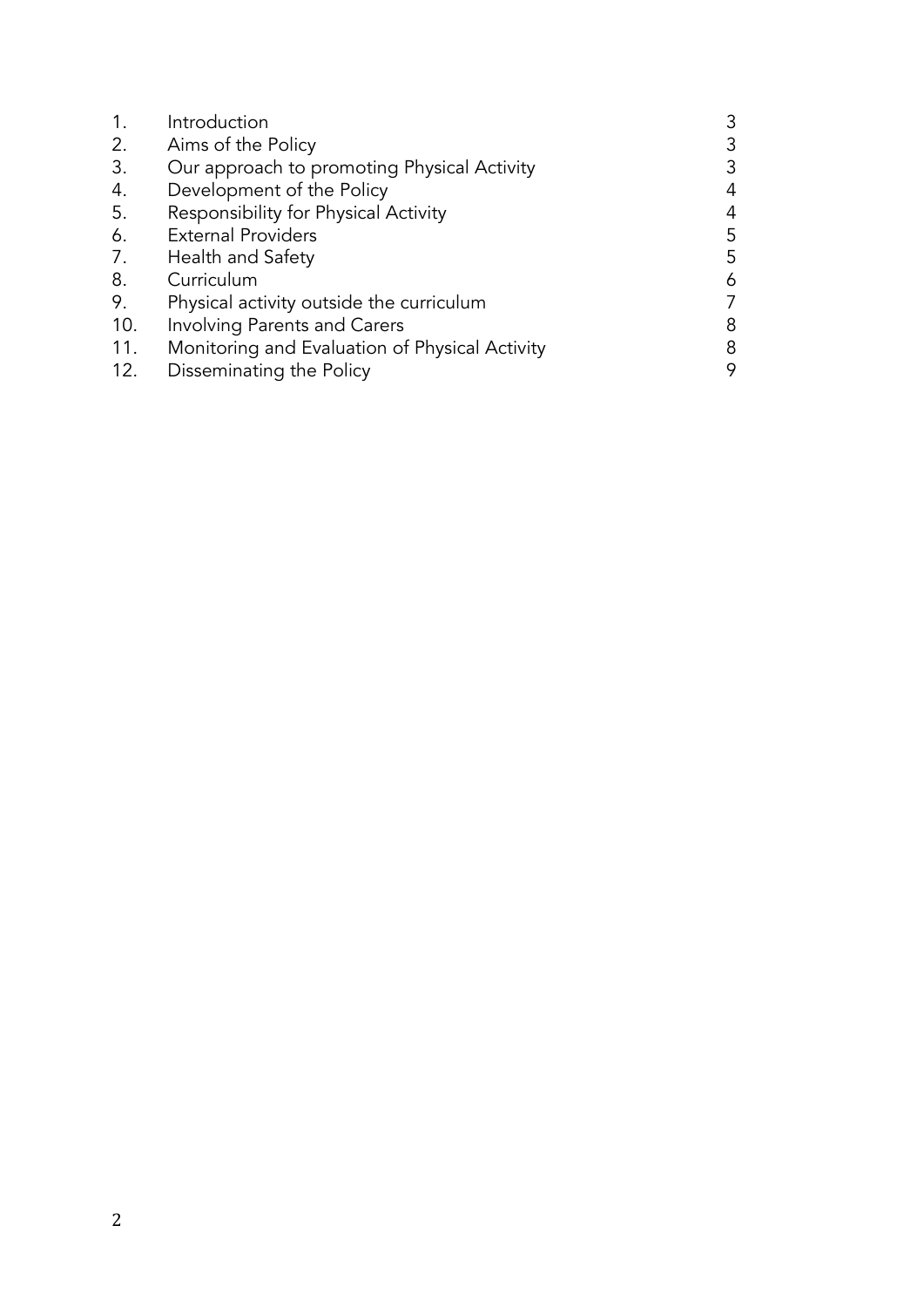# 1. Introduction

There is strong and consistent evidence that doing regular, moderate-intensity physical activity provides a range of physical, intellectual and emotional benefits for everyone. At Torriano, we recognise the importance of being fit and agile and the effect it has on a child's health and wellbeing, their ability to learn effectively and achieve in school. Torriano Primary School is a Gold UNICEF Rights Respecting School which upholds the rights of the child and the inherent right to be healthy. As a healthy school we aim to promote participation in sport and physical activity and believe we have an important role in partnership with the family and wider community in promoting physical activity and a healthy lifestyle. Information about our PE curriculum and extra-curricular activities and how we use our Schools Sports Premium Funding can be found on our website. We aim to increase enjoyment and participation in sport and physical activity for all pupils.

### 2 Aims of the Policy

• To show how we promote a fit and healthy lifestyle and how we provide a broad range of physical activity opportunities through PE lessons, Daily Mile sporting competitions, recreation and games

• To give guidance to staff about their role in promoting physical activity

• To give information to parents and carers about what is taught and how they can support the policy to show how the school meets national guidelines for physical activity, including PE and sport.



# 3 Our approach to promoting physical activity

The brain goes through a crucial development period in the first years of life and this can have a long-lasting influence on children and young people's future interests. Physical activity programmes that are fun, inclusive, educational, age and skill level appropriate help ensure early positive interest in physical activity and an increased likelihood of staying active throughout life.

In order to do this we:

• Provide all pupils with the best possible physical activity opportunities and experiences, both in and outside of the curriculum and throughout the school day, so as to encourage lifelong healthy lifestyles and a positive attitude to physical activity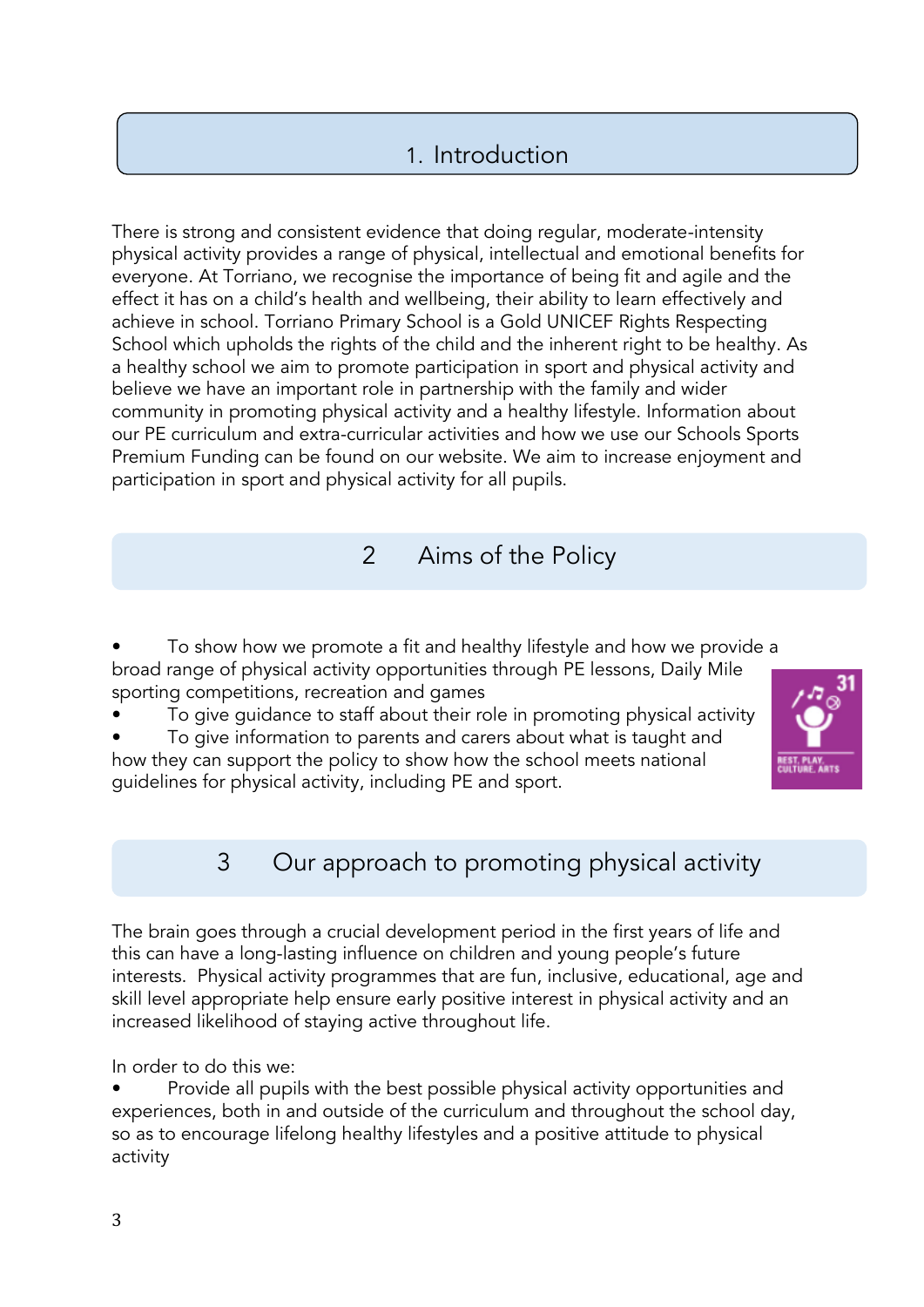Provide adequate opportunity to support children to reach their 180 daily active minutes in the Early Years and Foundation Stage

• Provide a planned programme of at least two hours of high-quality PE per week in the curriculum for all pupils in Key Stage 1 and 2

• Provide a range of opportunities for all pupils to participate in intra- and inter-school sporting competitions and experience a range of sports

Provide a supportive environment for enjoyable participation in a wide variety of physical activities

• Provide appropriate resources and facilities

• Enable pupils to understand how to keep themselves physically healthy and make informed decisions about participating in physical activity

Provide specific activities for groups that may need more support to be physically active e.g. pupils who are the least active, children who are overweight or very overweight, children that do not participate in extracurricular activities

- Provide a wide range of extra-curricular activities for all children.
	- 4 Development of the policy

This policy was developed in consultation with Camden Learning.

This policy should be read in conjunction with these related policies; Health and Safety, Behaviour, Safeguarding, Equalities, Medical, SEN and Teaching & Learning.

5 Responsibility for Physical Activity

The PE subject leader, in conjunction with the PE and Sports Coach, has overall responsibility for PE, sport and physical activity and the development, monitoring and review of the provision of physical activity.

Their role includes: developing the PE curriculum and ensuring high quality teaching and learning, ensuring annual health and safety checks of all PE equipment are carried out, supporting and training staff, liaising with external agencies to support the curriculum, developing, monitoring and reviewing the policy, monitoring the impact and spend of the PE premium and coordinating intra- and inter school sporting competitions.

The core Senior Leadership Team have responsibility for ensuring effective delivery, leadership and management of PE.

The PE Governor has responsibility for ensuring the effective monitoring and evaluation of the subject.

All staff should be aware of the policy and consider how they can support it.

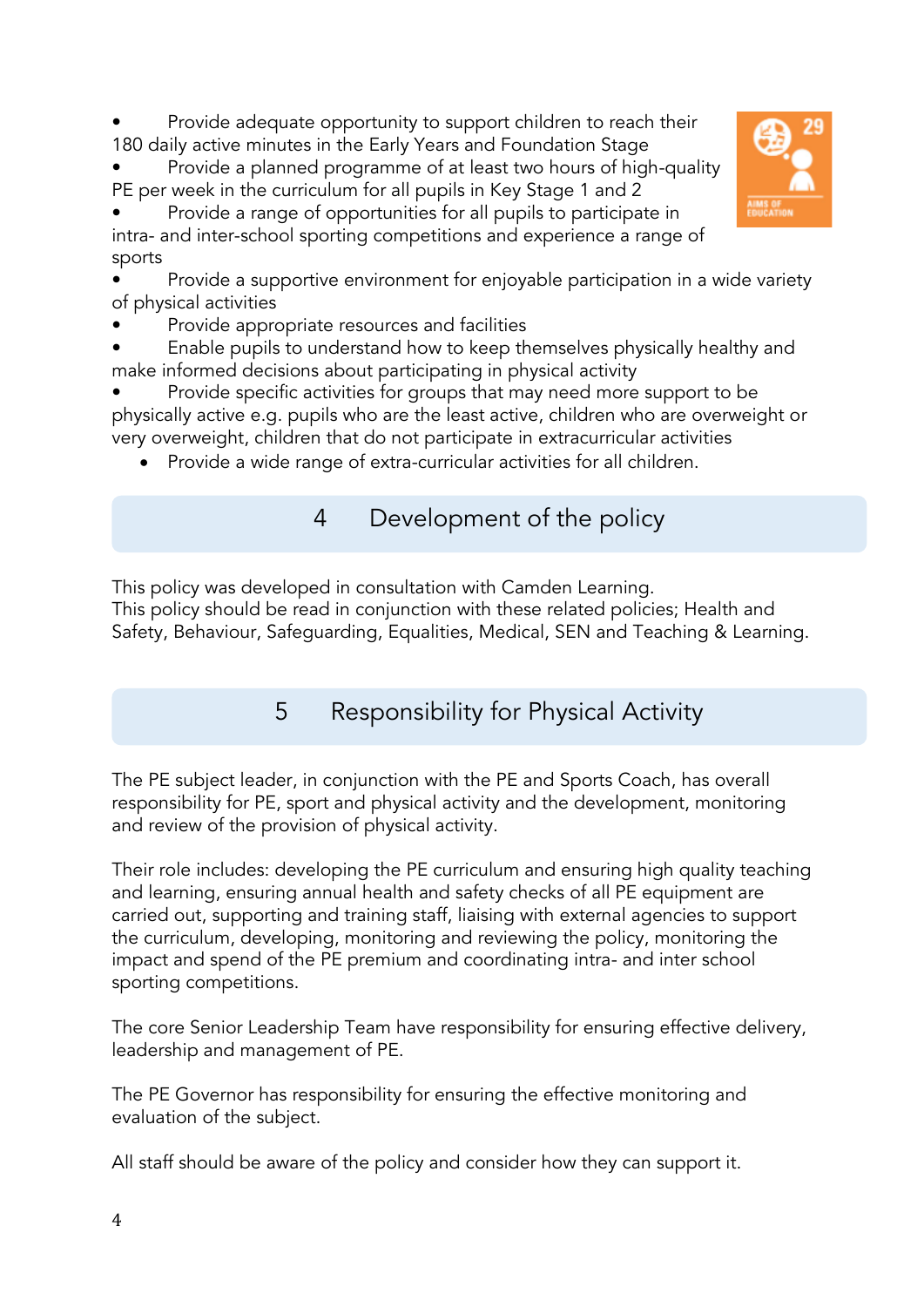Staff who provide PE and physical activity should ensure that safe and effective procedures are adopted in all physical activities.

# 6 External Providers

We involve trained coaches and staff to support PE and physical activity outside the curriculum and ensure that the expertise supports the professional development for staff. All visitors are expected to work within the framework of this policy and the Camden protocol for involving outside visitors and where external visitors run physical activity workshops with a class, teachers are present. We make use of the support from Camden Active Schools, including access to borough and regional competitions and sports coaches. The school uses the UK sports coaches in schools portal for guidance.

This policy is made available to visitors and we ask them to consider the following questions in preparation for their visit:

- Does the visitor understand the school's PE, sport and physical activity policy?
- What will they offer that the teachers cannot?
- How will the visitor's sessions be integrated into the PE programme?
- What role will teachers take during the session?
- How will the session be followed up?
- How will the sessions be evaluated, and pupil progress assessed?
- We participate in Camden's Learnings' programmes aimed at increasing physical activity participation including the annual school's Race to Health competition.
	- 7 Health and Safety

We recognise that participation in physical activities contains an element of risk. Staff are responsible for ensuring that they are familiar with safe practice to reduce the element of risk to the absolute minimum within their control.

- Staff are aware of pupils who have special needs with regards to physical activity and make special provision for needs where appropriate e.g. physical disability, asthma
- Staff know about the safe practices involved in moving and using apparatus
- Pupils wear appropriate clothing and shoes, remove jewellery and tie back long hair.

• Our school decides its uniform and does not discriminate based on gender, race, disability, sexual orientation or belief. Headscarves and leggings may be worn in PE (providing they are safely attached and unlikely to cause the wearer harm.)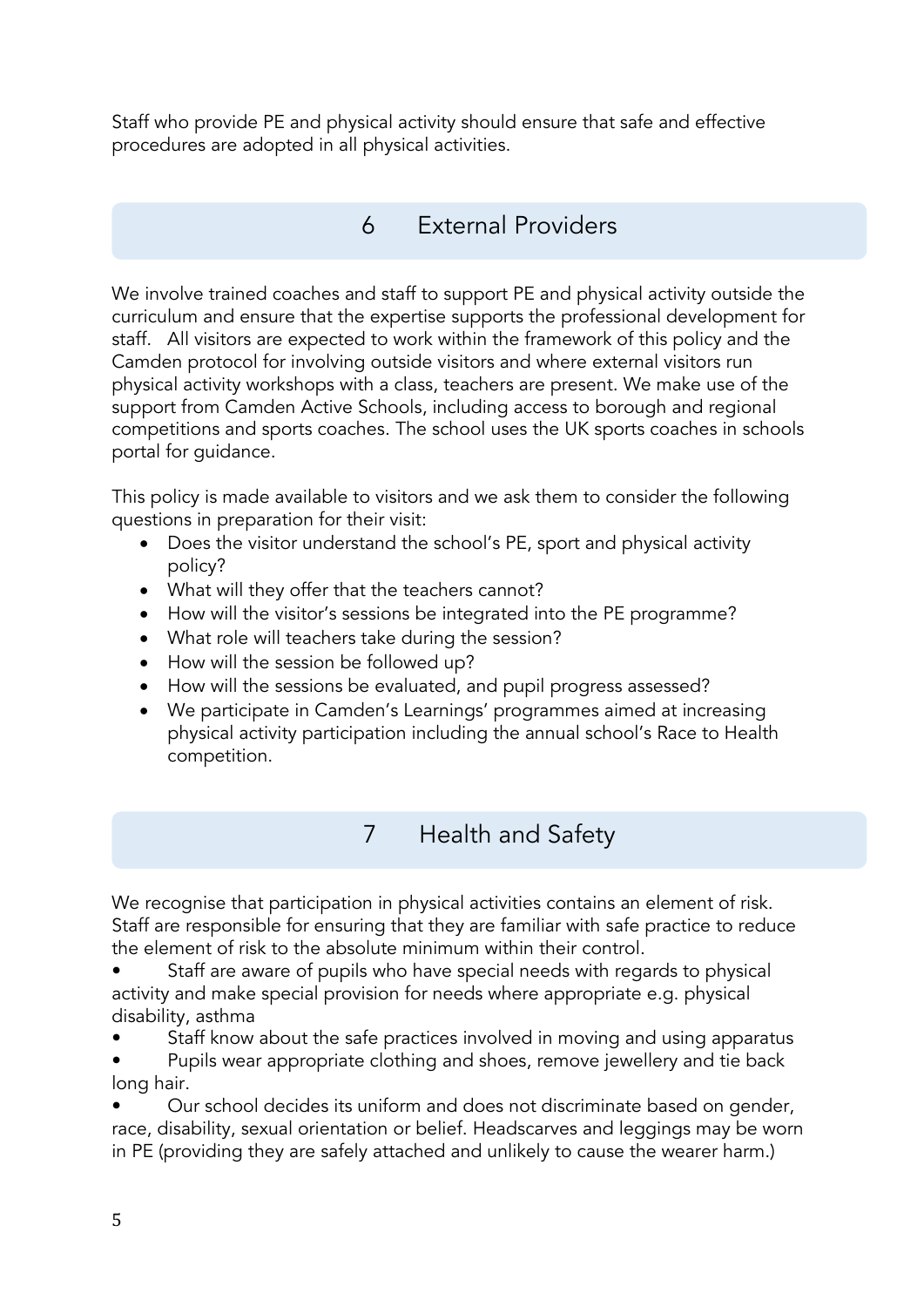• Pupils remove shoes when participating in indoor activities such as gymnastics and dance.

• Correct use of equipment is taught along with any potential hazards, including completing a risk assessment for each area/ space that PE and school sport takes place in

- Equipment and apparatus is stored safely at the end of each lesson.
- Pupils are taught to consider their own safety and that of others at all times.

Staff also consider their own and their pupils' safety with regard to their own personal clothing, footwear and jewellery when involved in the teaching of any activity.

We undertake an annual risk assessment of the school premises and PE equipment. Risk assessments are carried out for school sporting trips.

8 Curriculum

#### $P F$

All children from Year 1 to Year 6 have two hours of PE a week during curriculum time. The curriculum covers the programme of study for PE in the national curriculum and pupils develop physical skills as well as learn about fitness, cooperation and fair play. Pupils' are assessed to ensure progress is made and end of key stage expectations are met by all children. Summative assessments are then reported to parents on an annual basis. The importance of physical activity for a healthy lifestyle is included in Science, PSHE, and ICT. All children in EYFS have one hour of PE a week with the PE and Sports Coach and have access to the EYFS outside area for physical activity all day.

#### Participation in PE

• A wide range of imaginative resources and teaching strategies are used to actively engage pupils in participating in lessons.

• Our curriculum takes into consideration the range of pupils' needs to ensure continuity and progression in learning is provided and PE lessons will be suitably differentiated in order to support and challenge pupils.

• Staff ensure that pupils of all abilities are able to access the PE curriculum by providing alternative, or different resources to develop new skills and ensure a positive relationship with physical activity from an early age.

• Pupils who are unable to participate in a PE lesson are engaged purposefully with other roles such as observation, feedback, evaluation, coaching, umpiring and refereeing.

• Pupils are expected to change into their PE kit and be involved in all lessons.

Information from parents must be received if a child is excluded for any short or long term health reason.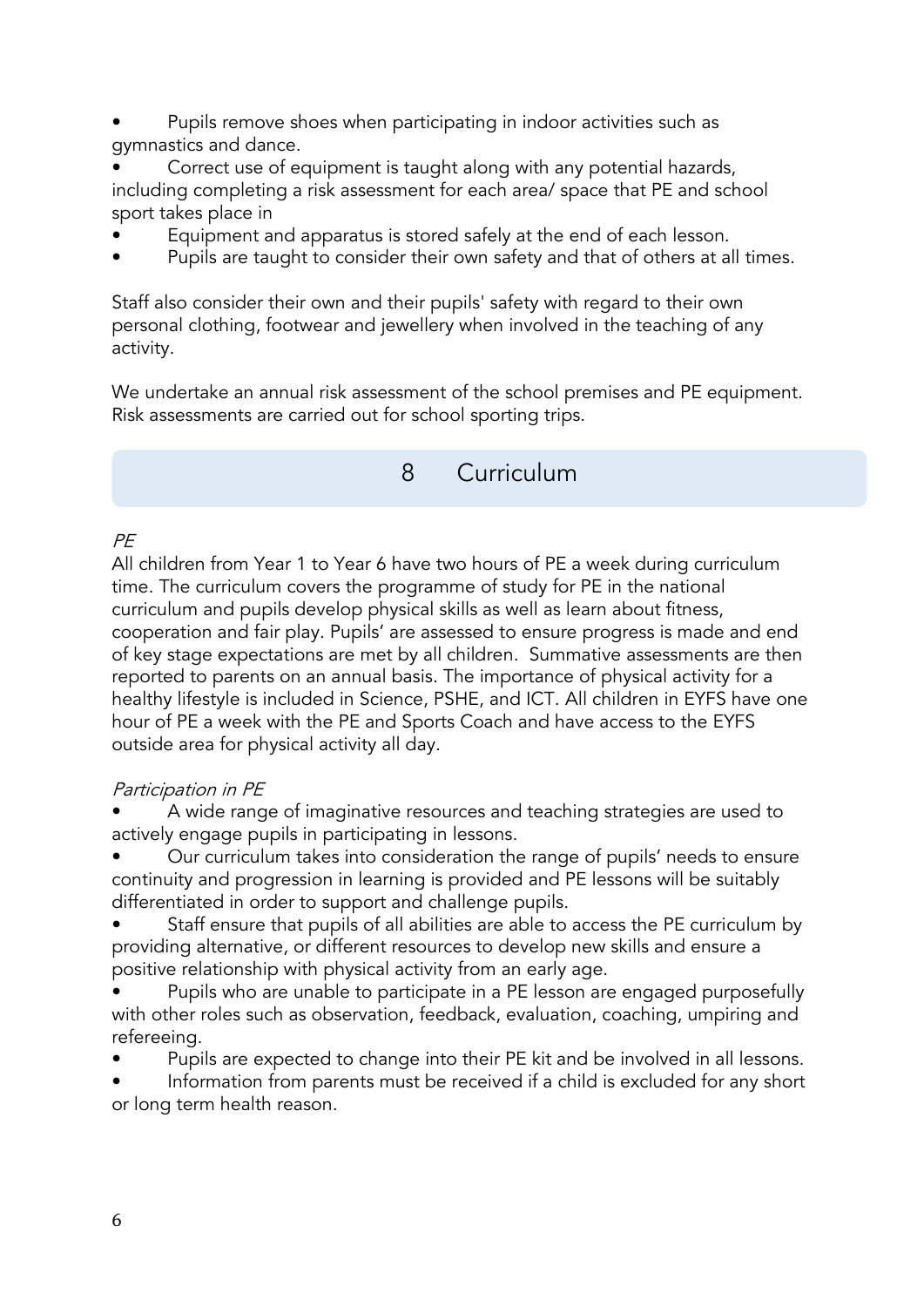#### Facilities available for physical activity

On-site facilities include:

- Outdoor Multi-use games area (pitch)
- Halls climbing frame, gymnastics mats, balance benches

• Playgrounds –used during the day for play times, lunch times and PE, both in and out of school hours

The local swimming pool is used for Year 1-6 pupils during the school day

Clothing to be worn during physical activity (before, during and after school) We ask that all pupils change for PE. PE Kit consists of blue tracksuit bottoms, leggings or shorts, plain white t-shirt and trainers or plimsoles.

### 9 Physical Activity outside of the curriculum

In addition to PE, there are a range of opportunities for sport and physical activity throughout the school day including activities such as the Daily Mile, which is timetabled daily for all children.

#### Extra-curricular activities and inter and intra-school competitions

A range of before and after school clubs are available to pupils. These clubs reflect the interests that pupils have expressed through surveys we invite them to complete annually. We analyse the attendance at clubs and target pupils or groups to attend where we think it is appropriate to encourage participation. For groups that are under-represented we consult to find out what the barriers are to attendance and work to remove them.

Pupils also take part in a range of inter-school competitions. Pupils participate in a range of intra-school sporting competitions with other schools across Camden such as cross country and the football league, as well as participating in whole borough and regional competitions organised by Camden Active Schools. We also have good links with local clubs and encourage pupils to join.

#### Active Travel to and from school

We encourage pupils and parents to walk, cycle or scoot to school and regularly promote walk to school or wheels to school events. Storage facilities for bikes and scooters are provided to further promote active travel. Where appropriate we will walk to venues for school trips or events to promote active travel. We provide road safety training in Key Stage 1 and 2 and cycle proficiency training for Year 6.

#### Active Play

We have zoned areas in the playground to promote different types of physical activity and relevant equipment is provided to engage pupils. The pitch is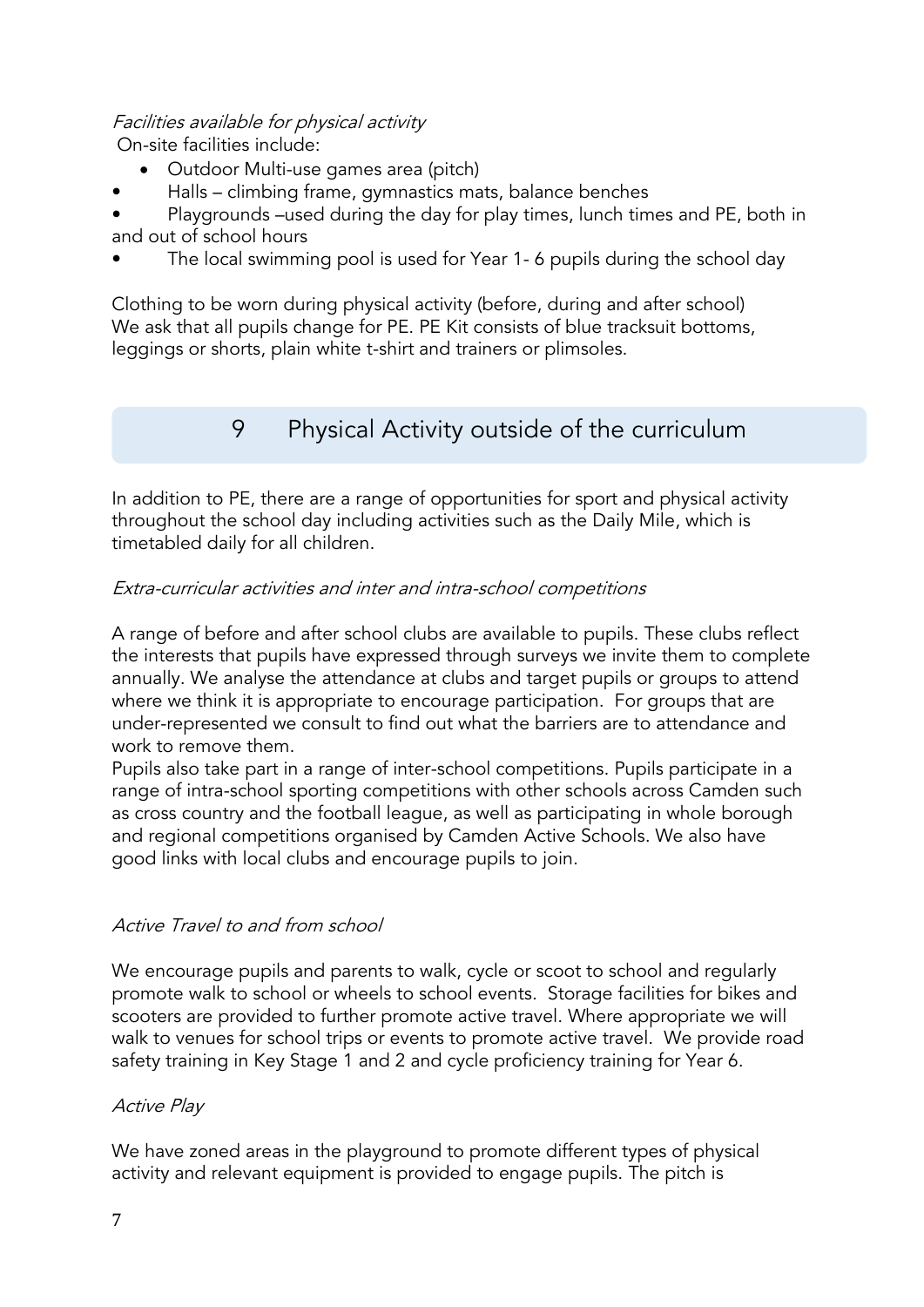timetabled for all children for physical activity. The support staff are trained to deliver structured physical activity during lunch and playtime. Pupils are trained to further support physically active playtimes.

#### Sports Day

We organise an annual Sports Day event at the end of the summer term, which includes competitive and non-competitive activities to encourage all pupils to participate.

# 10 Involving parents and carers

We recognise the important part parents and carers play in encouraging children to participate in physical activity. Information about physical activities and sporting competitions organised by the school and opportunities in the local area is given to parents and carers through the school website, newsletters and notice boards. The school website and newsletter also highlights how progress in PE, physical activity and school sport can be supported through activities that pupils can do with their parents such as walking, swimming, park run, playing in the park, playing games with simple pieces of equipment such as bean bags or balloons. We invite parents and carers to volunteer and get involved in sports days and intraand inter school sporting competitions.

# 11 Monitoring and evaluation of physical activity

The PE subject leader and the core Senior Leadership team is responsible for the overall monitoring of the quality of physical activity provision. Our School Improvement Plan includes physical activity.

We monitor PE in the curriculum through subject reviews, lesson observations, selfevaluation and improvement planning to provide an accurate perspective on how it is being delivered and can be further improved.

Physical Education is monitored and evaluated through:

- Lesson observations
- Annual PE subject review
- Monitoring of lesson planning
- Monitoring of equipment
- Feedback from staff
- Children questionnaires
- Parent and carer questionnaires
- Pupil records of participation, focusing on different groups
- Feedback from pupils/school council about PE and general physical activity
- Annual PE survey (organised by Camden LA)
- Pupil achievement in sporting competitions